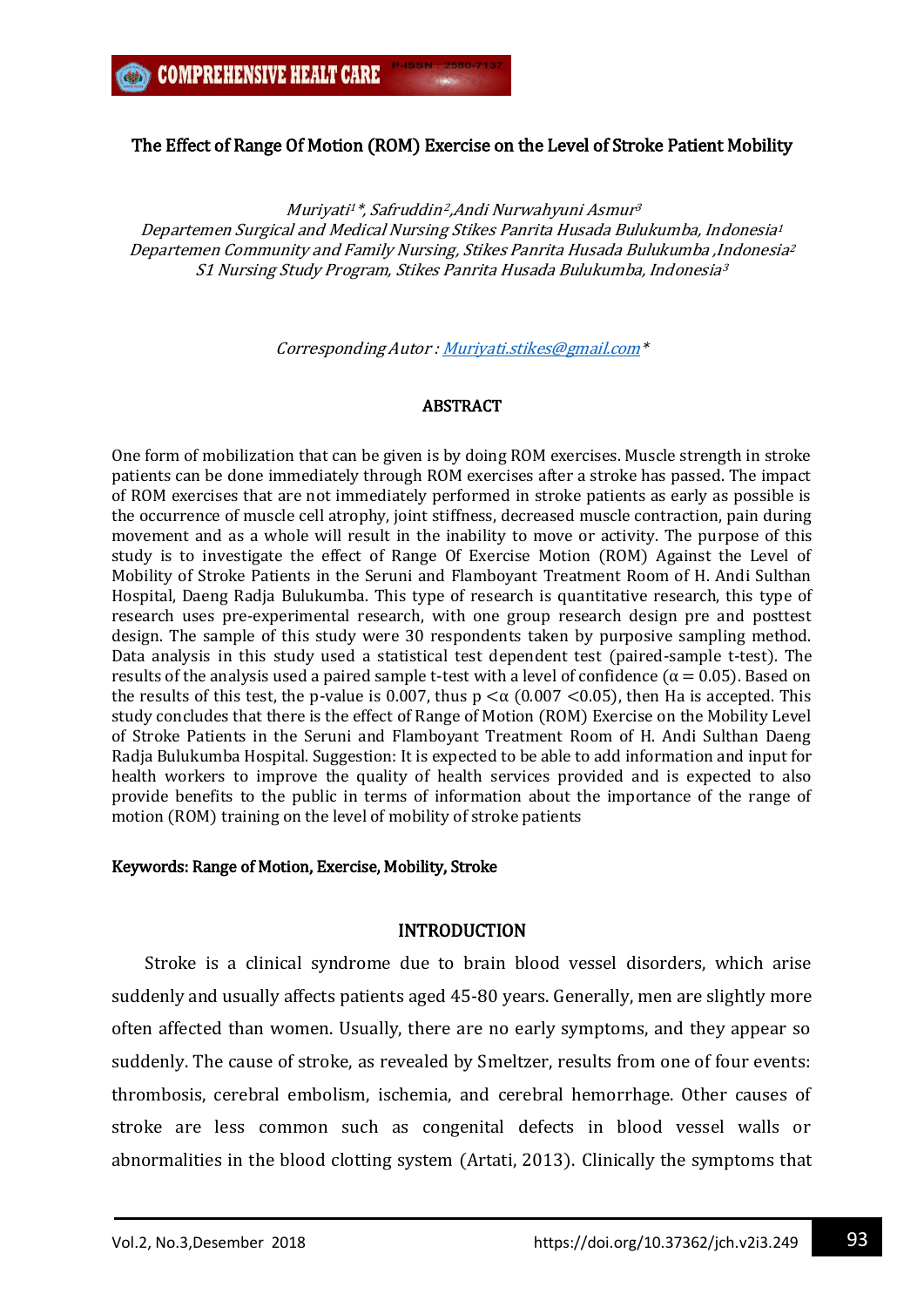often appear are attacks of neurological deficits / focal paralysis such as hemiparesis, ie paralysis of the right or left side of the body only, then talk to be pelo or speech is not very clear, difficulty walking and loss of balance. The problem that often arises in stroke patients is a movement disorder, the patient experiences a disturbance or difficulty when walking due to a disturbance in muscle strength and body balance (Mahardika, 2016).

Stroke patients who experience weakness on one side of the body are caused by a decrease in muscle tone, so they are unable to move their body (immobilization). Immobilization that does not get proper treatment will cause complications in the form of tone abnormalities, orthostatic hypotension, deep vein thrombosis and contractures (Murtaqib, 2013). One form of early rehabilitation in stroke patients is to provide mobilization. Early mobilization may also reduce all bed-related complications such as pneumonia, Deep Vein Thrombosis (DVT), pulmonary embolism, pressure sores, and orthostatic blood pressure problems. Early mobilization may also have important psychological effects (Artati, 2013). Someone who has movement disorders or interference with muscle strength will have an impact on their daily activities. To prevent complications from other diseases it is necessary to do mobilization exercises. Mobilization is a person's ability to move freely, easily, and regularly which aims to meet the needs of a healthy life. Mobilization is needed to improve self-independence, improve health, slow the process of disease, especially degenerative diseases and for self-actualization (self-esteem and body image) (Purwanti & Purwaningsih, 2013).

Prevention and appropriate treatment in stroke patients is very important. Stroke that does not get good handling will cause various levels of disturbance, such as decreased muscle tone, loss of sensibility in some parts of the body, decreased ability to move diseased limbs and inability to perform certain activities. Stroke patients who experience weakness on one side of the body are caused by a decrease in muscle tone, so they are unable to move their body (immobilization). Immobilization that does not get proper treatment will cause complications in the form of tone abnormalities, orthostatic hypotension, deep vein thrombosis and contractures. Muscle atrophy due to lack of activity can occur only in less than one month after a stroke (Murtaqib, 2013). Stroke sufferers must be mobilized as early as possible when the neurological and hemodynamic clinical conditions of the patient have begun to stabilize. Mobilization is done routinely and continuously to prevent stroke complications, especially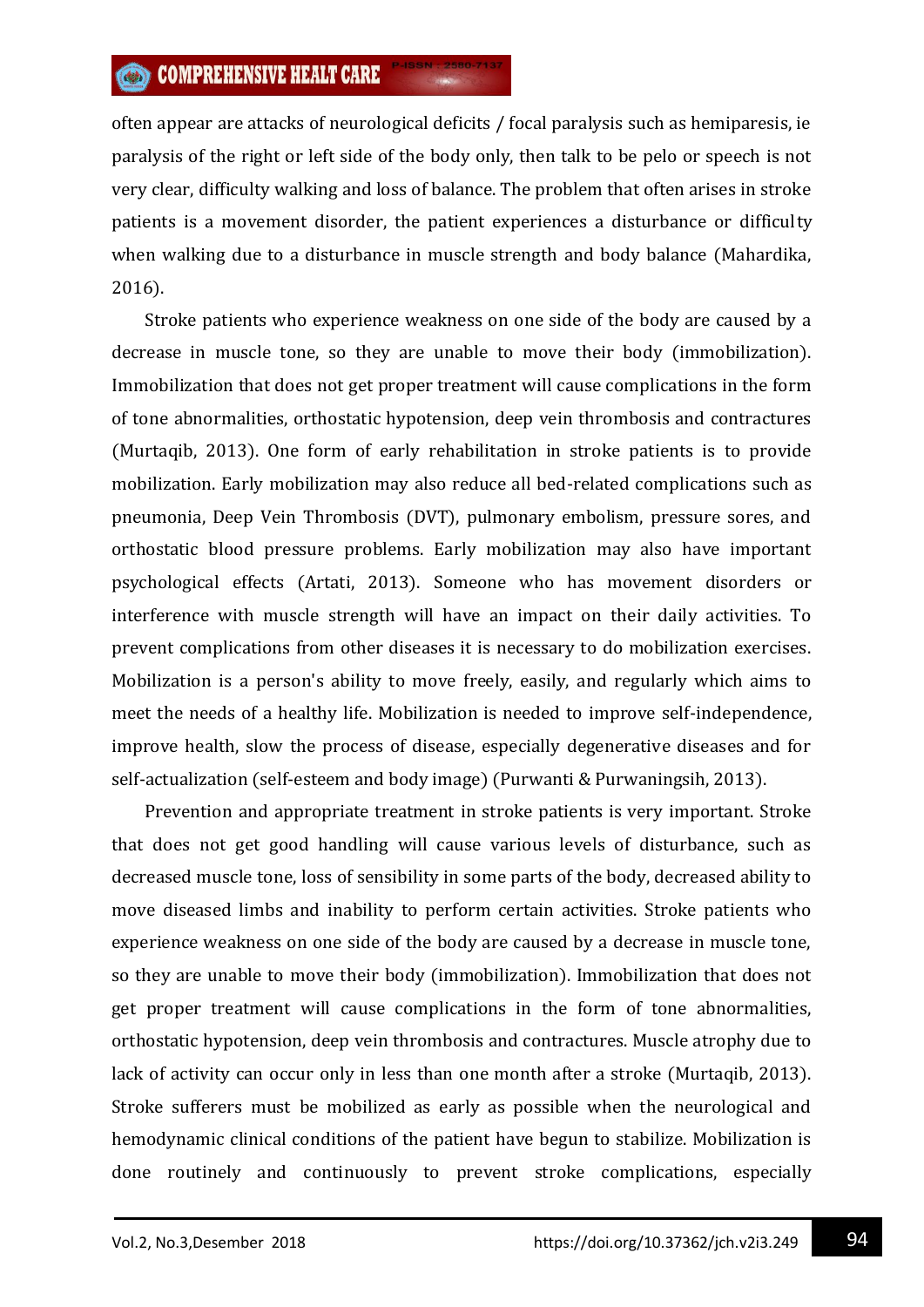contractures. Mobilization in stroke patients aims to maintain the range of motion (ROM) to improve respiratory function, circulatory circulation, prevent complications and maximize self-care activities (Murtaqib, 2013).

One form of mobilization that can be given is by doing ROM exercises. Muscle strength in stroke patients can be done immediately through ROM exercises after a stroke has passed. The impact of ROM exercises that are not immediately carried out in stroke patients as early as possible is the occurrence of muscle cell atrophy, joint stiffness, decreased muscle contraction, pain during movement and overall will result in the inability to move or activity (Murtaqib, 2013). Existing research shows that very early mobilization is one of the key factors in the care of stroke patients (Mahardika, 2016). Based on the research of Yuni (2013), there is an influence of giving early mobilization in infarction stroke to increase functional recovery. The results of this study recommend that nurses provide the application of early mobilization to hemorrhagic stroke patients who are hospitalized so that the patient's functional ability increases. Based on WHO data (2013) every year there are 15 million people around the world suffer a stroke. Among them found the number of deaths of 5 million people and 5 million others experienced permanent disability. According to Basic Health Research / Riskesdas (2013) data, the prevalence of stroke in Indonesia is 12.1 per blood vessel in the brain of 1,000 residents. That number is up compared to Riskesdas 2012 which amounted to 8.3 percent.

While the causes of stroke in the province of South Sulawesi were 3,986 cases (17.91%). In Bulukumba Regency, based on reports from the stroke health service facilities, it has increased from year to year. In 2014, there were 426 reported stroke sufferers. Until now, stroke is the number one cause of death in various hospitals in Indonesia (Mahardika, 2016). Based on the records of the Hospital Medical Record H. Andi Sulthan Daeng Radja Bulukumba in seruni and flamboyant treatment rooms in 2015 there were 319 cases of inpatient stroke, while in 2016 there were 430 inpatient stroke cases. In 2017, between January and March, there were 92 cases of stroke that were hospitalized. From the results of the researchers' initial observations regarding early mobilization in stroke patients, it was found that range of motion (ROM) training is needed to improve self-reliance, improve health, slow the process of entry of disease. The loss of ability to move in stroke patients in cervical care causes dependence and this requires nursing action namely range of motion (ROM) exercise therapy. Based on the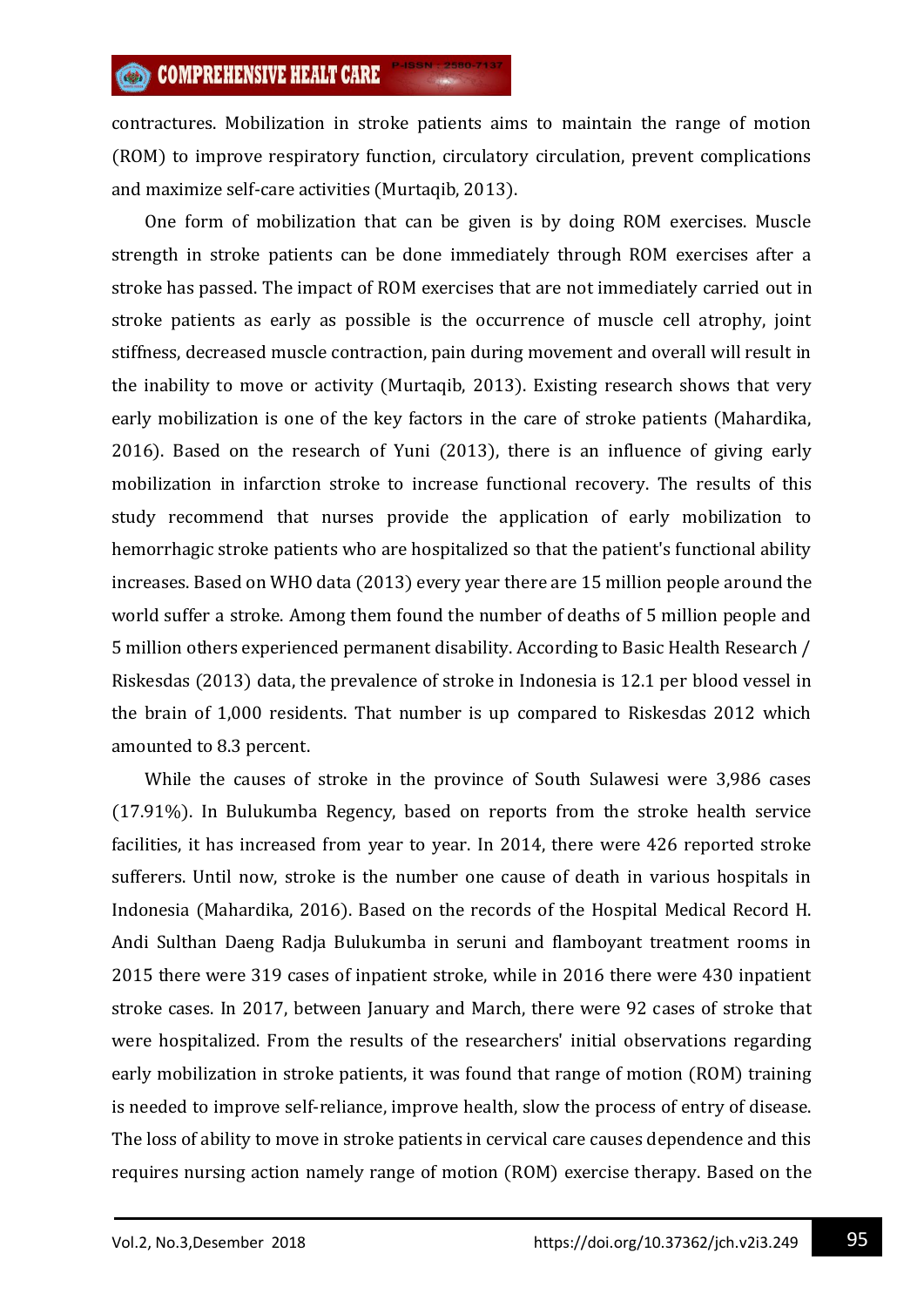facts and matters described above, the author is interested in examining "The Effect of Range of Motion Exercise (ROM) on the level of mobility of stroke patients in the seruni and flamboyant treatment room at H. Andi Sulthan Daeng Radja Bulukumba Hospital".

# MATERIAL AND METHODS

This type of research is quantitative research, this type of research uses preexperimental research, with a one group pre and posttest design research design, because before being given treatment or therapy, the patient is examined first The level of mobility of stroke patients than after being given treatment or therapy then reviewed the level the mobility of stroke patients whether they change or not (Saryono and Anggraeni, 2013). According to Sugiono (2012), the population is a region of generalization consisting of objects/subjects that have certain qualities or characteristics determined by researchers to be studied which then concludes. As for the population in the study were all stroke patients in the Seruni and Flamboyant inpatients of H. Andi Sulthan Daeng Radja Hospital in Bulukumba, which amounted to 92 patients.

Sugiyono (2012) explains that the sample is part of the number and characteristics possessed by the population. The sample in this study amounted to 30 patients. This is based on suggestions given by Roscoe in (Sugiyono: 2012) that a decent sample size in research is between 30 to 500.

Sampling using a non-probability sampling technique that is purposive sampling. Purposive sampling is a sampling technique that aims to be done not based on strata, groups, or random, but based on certain considerations/objectives. This technique is carried out on certain considerations such as time, cost, energy so that it cannot take large and distant samples (Saryono and Anggraeni, 2013). Research instruments are tools or facilities used by researchers in collecting data so that their work is easier and the results are better (careful, complete and systematic) so that it is more easily processed (Saryono and Anggraeni, 2013). The independent variable in this study is to provide passive range of motion (ROM) exercises to respondents twice a day for seven days and is carried out in the morning and evening, then observe muscle strength. while the Dependent variable is the level of stroke patient mobility measured using an observation sheet (mobility level) With the assessment criteria: Independent if the Patient can be independent / almost does not need help in meeting ADL, Partial dependence if the Patient needs the help of nurse/family in part in meeting ADL, and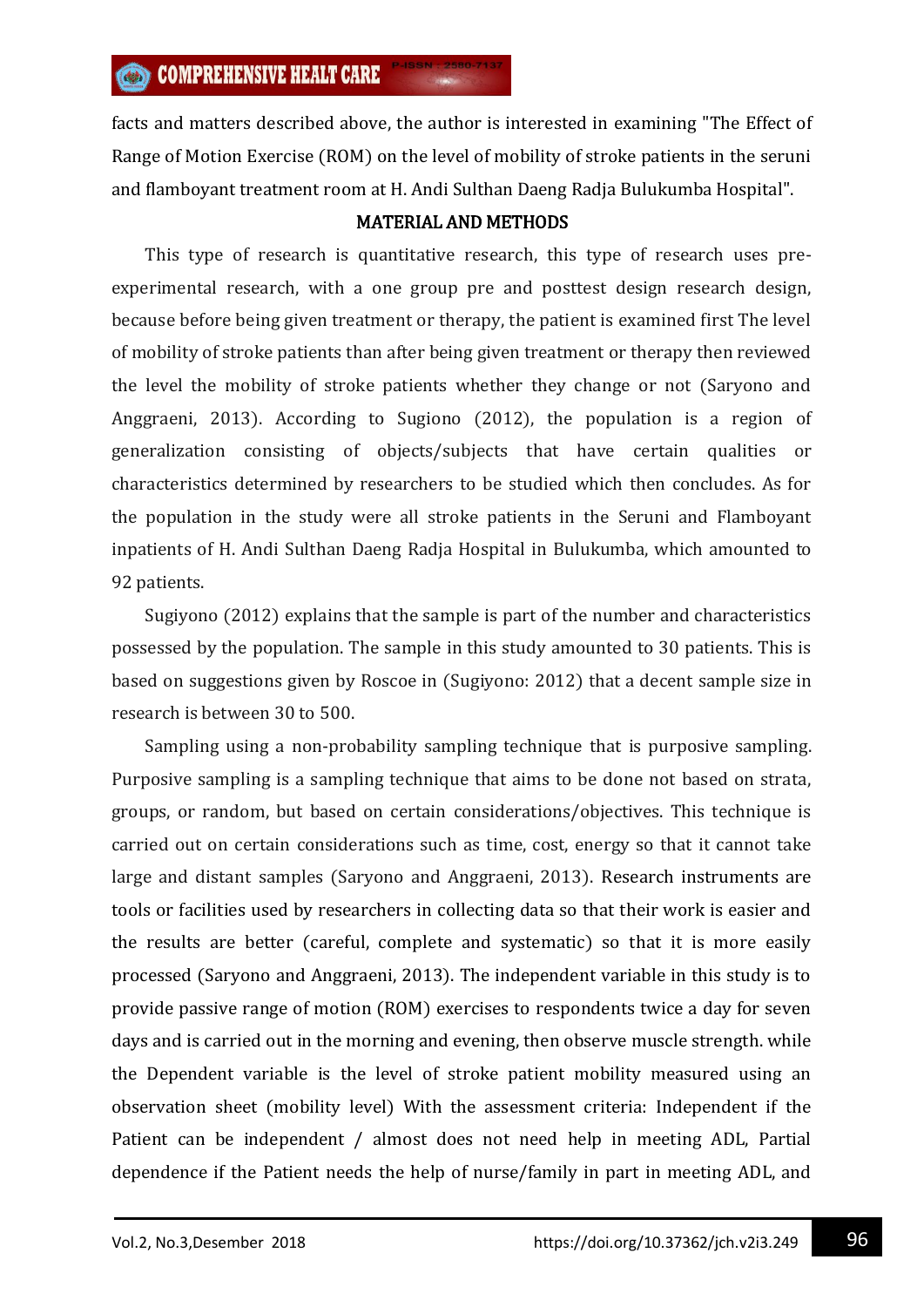Total dependence if the patient needs the help of a nurse/family fully in meeting the ADL and requires a longer nurse/family time. The implementation of this treatment requires 30 minutes. The time-division consists of 5 minutes of informed consent, 5 minutes of observation before and after treatment, and 20 minutes of range of motion (ROM) training.

## RESULTS

# Table 1. Distribution of Number of Respondents by Gender, Age of Patient

| Gender     | n  | Persentage (%) |
|------------|----|----------------|
| Male       | 15 | 50             |
| Female     | 15 | 50             |
| Age        |    |                |
| 46-55 Year | 13 | 43.3           |
| 56-65 Year | 10 | 33.3           |
| >65 Year   | 7  | 23.3           |
| Amount     | 30 | 100            |

Based on table 1 it can be seen from 30 respondents who were female as many as 15 people (50%), while respondents who were male were 15 people (50%). Based on table 5.2. It can be seen from the 30 most respondents, there were 13 respondents (aged 46-55 years old) (43.3%), while at least respondents aged> 65 years were 7 people (23.3%).

Table 2. Distribution of Number of Respondents Based on the level of mobility of pre-intervention stroke patients

| The Level Of Mobility Of Stroke Patients Pre- |    | Persentage (%) |  |  |
|-----------------------------------------------|----|----------------|--|--|
| Intervention                                  | n  |                |  |  |
| <b>Total Dependency</b>                       | 14 | 46.7           |  |  |
| Partial Dependence                            | 16 | 53.3           |  |  |
| Amount                                        | 30 | 100            |  |  |

Based on table 2 in the results of this study of the 30 most respondents with the level of mobility of stroke patients before ROM were found in the partial dependency category of 16 respondents (53.3%), and the level of mobility of stroke patients before ROM was performed at least in the dependency category a total of 14 respondents (46.7%).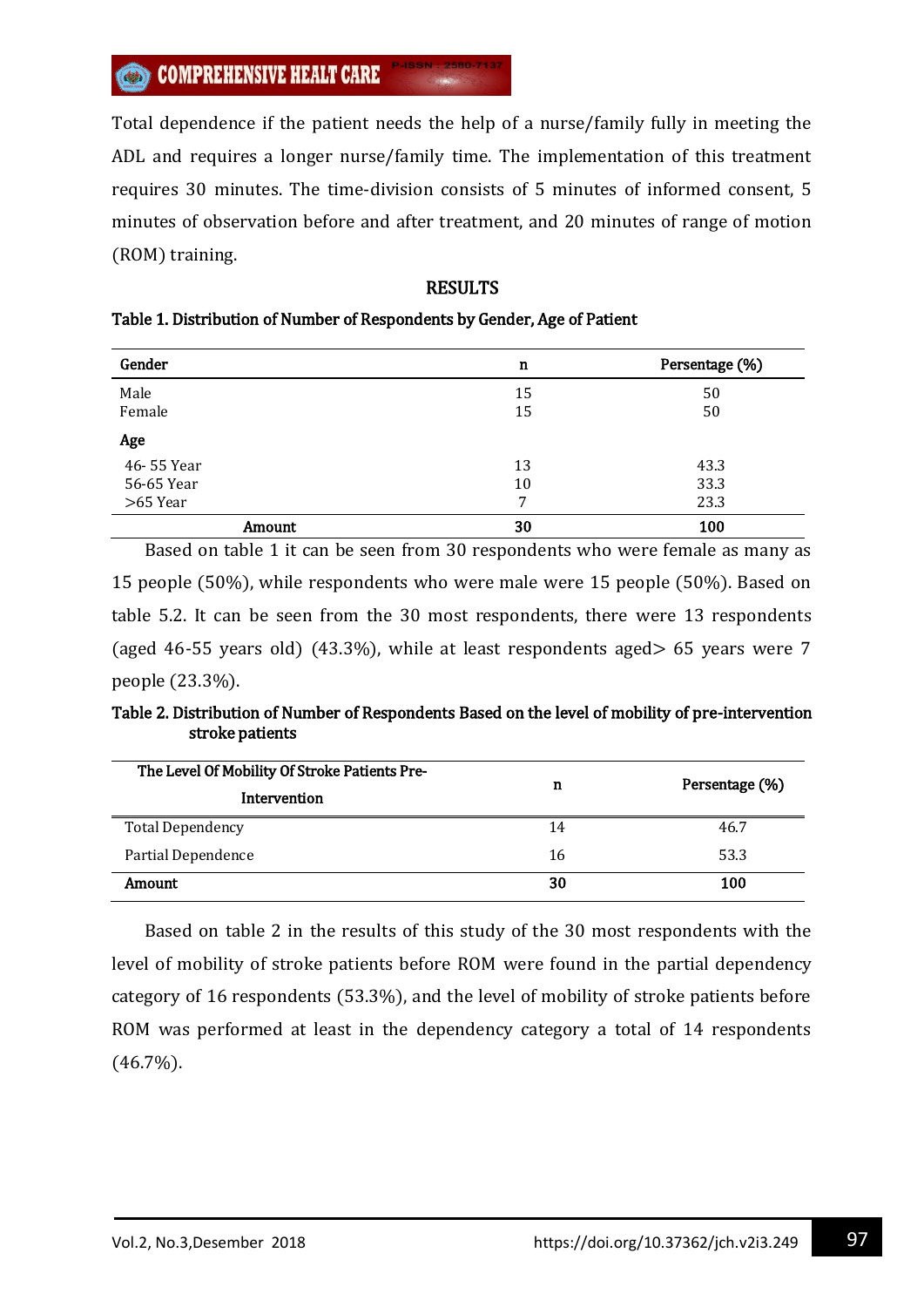| The Level Of Mobility Of Stroke Patients Post Intervention | n  | Persentage (%) |
|------------------------------------------------------------|----|----------------|
| <b>Total Dependency</b>                                    | 8  | 26.7           |
| Partial Dependence                                         | 19 | 63.3           |
| Independent                                                | 3  | 10.0           |
| Amount                                                     | 30 | 100            |

# Table 3 Distribution of Number of Respondents Based on the level of mobility of post-intervention stroke patients

Based on table 3 in the results of this study of the 30 number of respondents with the level of mobility of stroke patients after ROM was done most respondents were in the category of partial dependence of 19 respondents (63.3.3%), while the level of mobility of stroke patients after being given ROM training was at least respondents were in the independent category of 3 respondents (10%).

|                              | Post test level of mobility |            |          |             |      |          |                       |        |                  |
|------------------------------|-----------------------------|------------|----------|-------------|------|----------|-----------------------|--------|------------------|
|                              |                             | Total      |          | Partial     |      |          | Indepen               |        |                  |
|                              |                             | Dependency |          | Dependence  |      | dent     |                       | Amount | $\boldsymbol{p}$ |
|                              |                             | N          | $\%$     | $\mathbf n$ | $\%$ | n        | $\%$                  |        |                  |
| Pretest level<br>of mobility | Total<br>Dependency         | 7          | 23,<br>3 | 7           | 23,3 | $\bf{0}$ | $\bf{0}$              | 14     |                  |
|                              | Partial<br>Dependence       | 1          | 3,4      | 12          | 40   | 3        | 1<br>$\boldsymbol{0}$ | 16     | 0,007            |
|                              | Amount                      | 8          | 26,7     | 19          | 63,3 | 3        | 10                    | 30     |                  |

Table 4 Effects of range of motion (ROM) exercises on the level of mobility of stroke patients

Based on table 4, it is known that respondents with total dependency mobility level before ROM technique are performed with total dependency mobility level after ROM technique done by 7 respondents (23.3%), and who have partial dependency mobility level before ROM with partial dependency mobility level. ROM as many as 12 respondents (40%), as well as those who had partial dependency mobility prior to ROM with independent mobility levels after ROM were performed before ROM did 3 respondents (10%), while those with heavy workloads with emotional mental disorders were 7 respondents ( 20%). The results of the analysis using Wilcoxon test obtained significance value of 0.007 ( $p < 0.05$ ), it can be concluded that "there is the effect of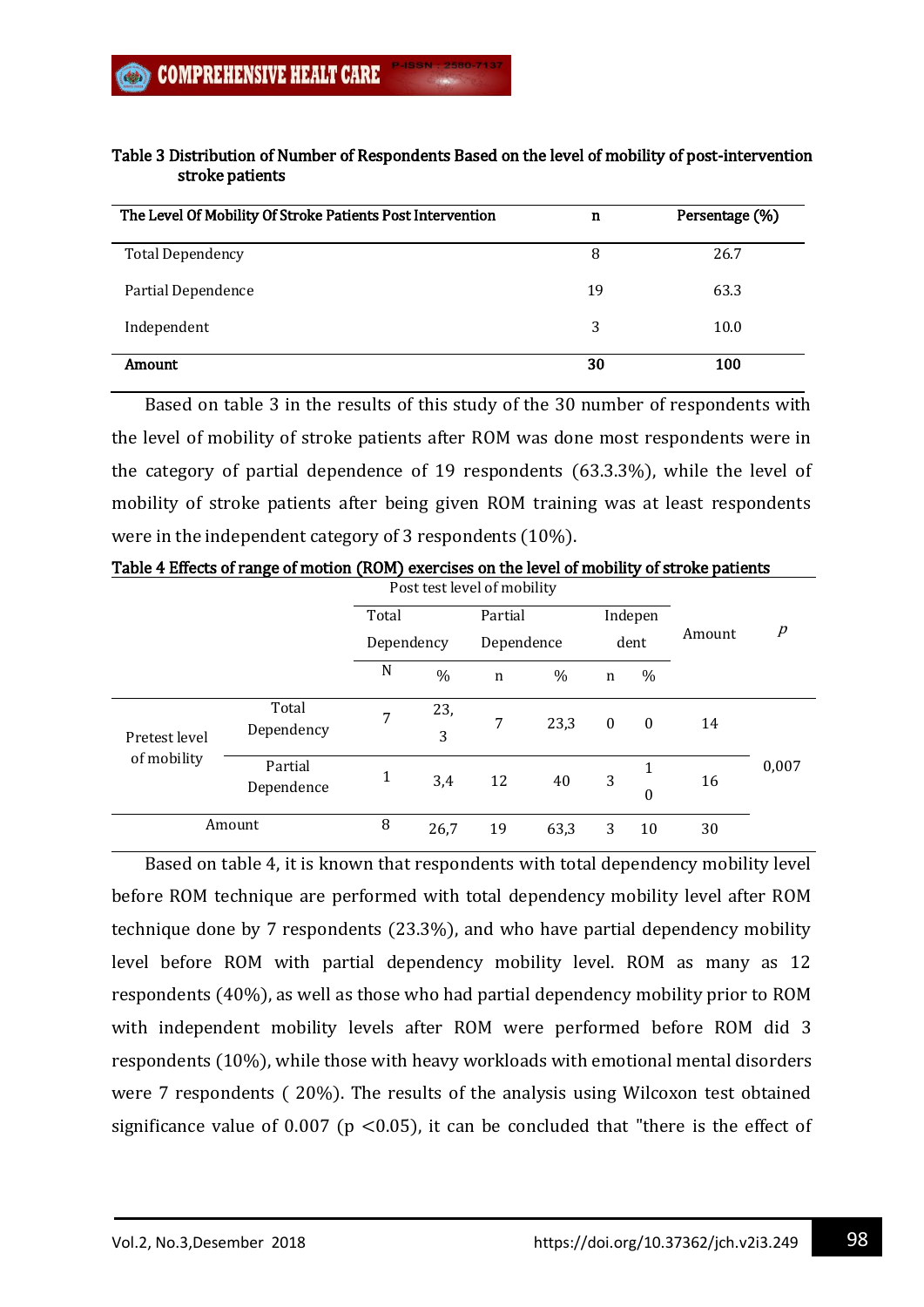range of motion (ROM) exercise on the level of mobility of stroke patients in the seruni and flamboyant ward of H. Andi Sulthan Daeng Hospital Radja Bulukumba. "

### **DISCUSSION**

In the results of this study of the 30 most respondents, the most respondents with the level of mobility of stroke patients before ROM were found in the category of partial dependence as many as 16 respondents (53.3%), and the level of mobility of stroke patients before ROM was carried out at least in the total dependency category of 14 respondents (46.7%). This research is in line with the research conducted by Murtaqib (2013). The results of the study showed that the average angular ability of the joint flexion range before active ROM exercises was 125.27 degrees and the extension was 28.27 degrees. Based on these data shows that most stroke sufferers in Tanggul District before active ROM exercises have decreased the ability to perform a joint range of motion. The problems caused by stroke according to Irfan (2010) for human life are very complex. Disorders of vital brain functions such as coordination disorders,

impaired balance, impaired posture control, disturbance of sensation, and impaired motion reflexes will decrease the ability of the functional activities of individuals in everyday life.

Someone who has movement disorders or interference with muscle strength will have an impact on their daily activities. To prevent complications from other diseases it is necessary to do mobilization exercises. Mobilization is a person's ability to move freely, easily, and regularly which aims to meet the needs of a healthy life. Mobilization is needed to improve self-reliance, improve health, slow down the disease process, especially degenerative diseases and for self-actualization (self-esteem and body image (Mubarak, Lilis, Joko, 2015). Mobilization or rehabilitation exercises in stroke patients also aim to improve neurological function through physical therapy and other techniques. Early mobilization and rehabilitation in bed is a stroke rehabilitation program, especially for several days to weeks after a stroke. The aim is to prevent the occurrence of stiffness (contractures) and setback stiffness (deconditioning), optimize treatment in connection with medical problems and provide psychological assistance patients and their families (Junaidi, 2013).

Weak limb weakness in stroke is a common symptom, weakness is found in the form of weakness on the right or left side. Disturbances in the media cerebral arteries cause control of lateral hemiparesis more on the arms. These blockages often cause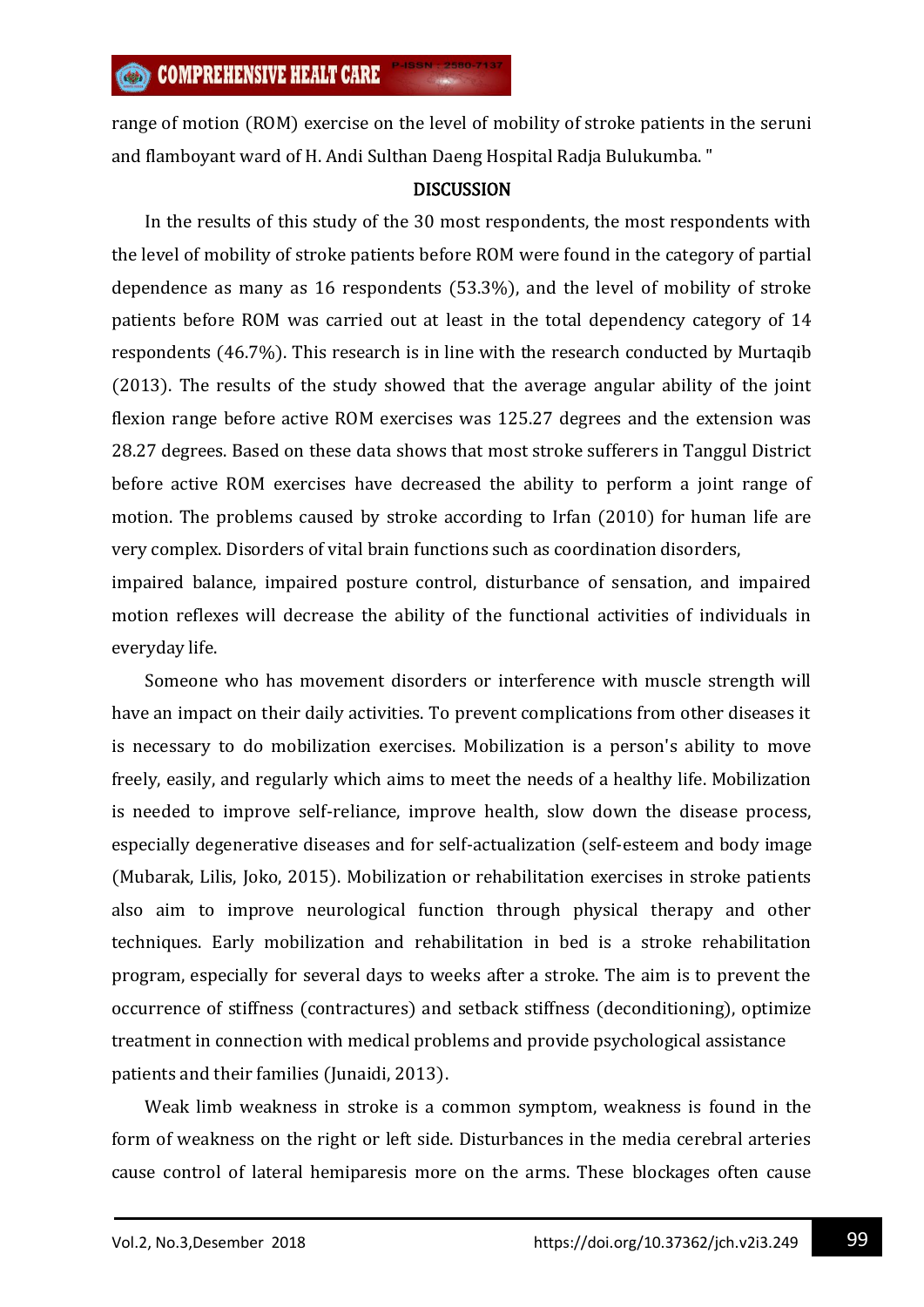# **COMPREHENSIVE HEALT CARE**

muscle weakness and controlateral spasticity and sensory deficits (hemianesthesia) due to damage to the lateral precentral gyrus and postcentral, in addition, apraxia of the left arm if the anterior colostrum and the relationship with the dominant hemisphere to the right motor cortex are disrupted. Hemiparesis results from a vascular lesion in the brainstem region of the side that shows features of alterations, namely the ipsilateral hemiparesis lesion, while the distal hemiparesis lesion is controlateral. Many nerve cells die during a stroke, areas of the brain that die cause physical and mental problems that are often experienced by stroke sufferers, but there are areas still alive but not active for a while after a stroke ie nerve cells in the penumbra, in the staging of the stroke the cells are sought potentially protected life.

Based on the researchers' assumptions that ROM aims to increase muscle strength, prevent bone demineralization and maintain muscle function, 75% muscle strength, in addition, it aims to help the motor learning process, ROM can increase the range of joint motion both flexion and extension due to internal motivation in stroke patients because of internal motivation is an internal drive that arises does not require external stimulation because it already exists within the individual, in this study the existence of family support and motivation to help do ROM increases the expectations and levels of healing in patients. In the results of this study, out of 30 respondents with the mobility level of stroke patients after ROM, the majority of respondents were in the category of partial dependence as many as 19 respondents (63.3.3%), while the level of mobility of stroke patients after ROM training was at least respondent found in the independent category is 3 respondents (10%).

This study is in line with research conducted by Rahayu, (2014), it can be concluded that there is an effect of providing Range of Motion (ROM) training on motor skills in post-stroke patients at Gambiran Kediri Regional Hospital in 2014. Neurological symptoms that arise depend on severe blood vessel disorders and the location. Clinical manifestations of acute stroke can be in the form of changes in mental status, vision problems, aphasia, vertigo, nausea, vomiting, headaches and decreased motor function (Mansjoer, 2012). These changes affect the physical and mental structure (psychology). This study is in line with the research conducted by Murtaqib (2013). The results of the study showed that the average ability of the flexion and extension joints range after active ROM exercises had changed. Measurement of elbow joint range of motion in stroke patients flexibly after active ROM in each treatment group experienced an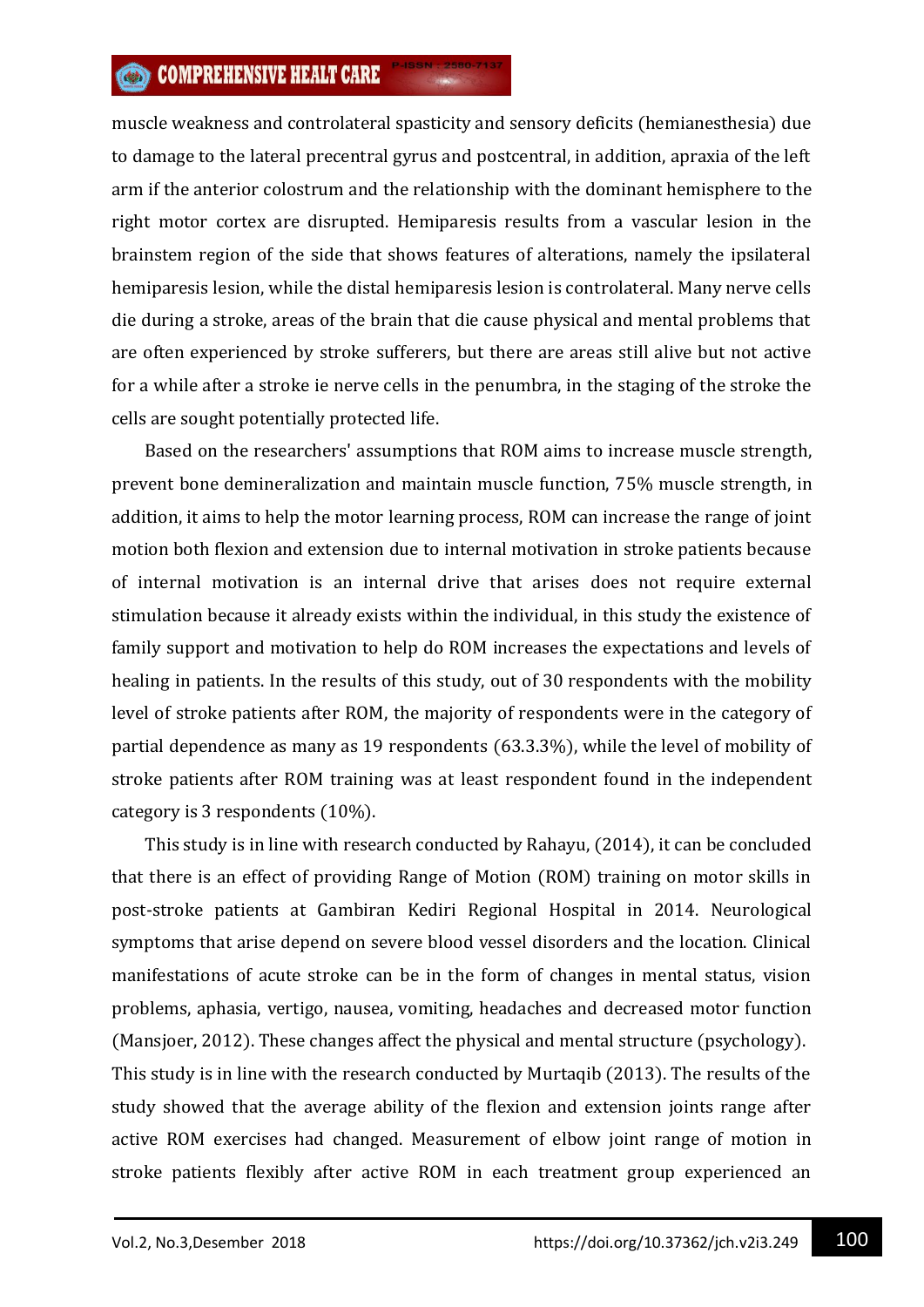increase in the degree of angle of the elbow joint. The results of the study showed that 100% Klein had an increased range of elbow joint motion after an active range of motion exercises.

Miller (1995) suggested that one of the conditions that cause contractures is paralysis. Paralysis (paralysis) is one of the clinical symptoms caused by stroke. Paralysis is caused by loss of nerve supply to the muscles so the brain is unable to move the extremities, loss of nerve supply to the muscles will cause the muscles to no longer receive the contraction signals needed to maintain normal muscle size so that atrophy occurs. Muscle fibers will be damaged and replaced by fibrous tissue and fat tissue. Fibrous tissue that replaces muscle fibers during atrophy due to denervation has a tendency to continue to shorten for months, called contractures. Muscle atrophy causes decreased activity in the joints so that the joint loses synovial fluid and causes joint stiffness. Joint stiffness and a tendency for muscles to shorten cause a decrease in range of motion in the joint. Prevention and appropriate treatment in stroke patients is very important. Stroke that does not get good handling will cause various levels of disturbance, such as decreased muscle tone, loss of sensibility in some parts of the body, decreased ability to move diseased limbs and inability to perform certain activities. Stroke patients who experience weakness on one side of the body are caused by a decrease in muscle tone, so they are unable to move their body (immobilization). Immobilization that does not get proper treatment, will cause complications in the form of tone abnormalities, orthostatic hypotension, deep vein thrombosis.

Range of motion exercises are done to normalize again range of joint motion. Exercises that can be given to stroke sufferers, one of which is a range of motion exercises. Range of motion exercises are physical activities to improve health and maintain physical health. Someone who does exercise continuously will occur physiological changes in the body system such as lowering blood pressure, improving muscle tone, increasing joint mobilization and increasing muscle mass. These physiological changes are needed by stroke patients to prevent re-stroke and reduce contractures. The benefits of the range of motion, one of which can increase blood circulation which carries nutrients for cell survival, especially muscle cells that are useful for carrying out its activities, namely contraction and relaxation so as to minimize the occurrence of contractures. Muscle is a network that plays an important role in the motion system.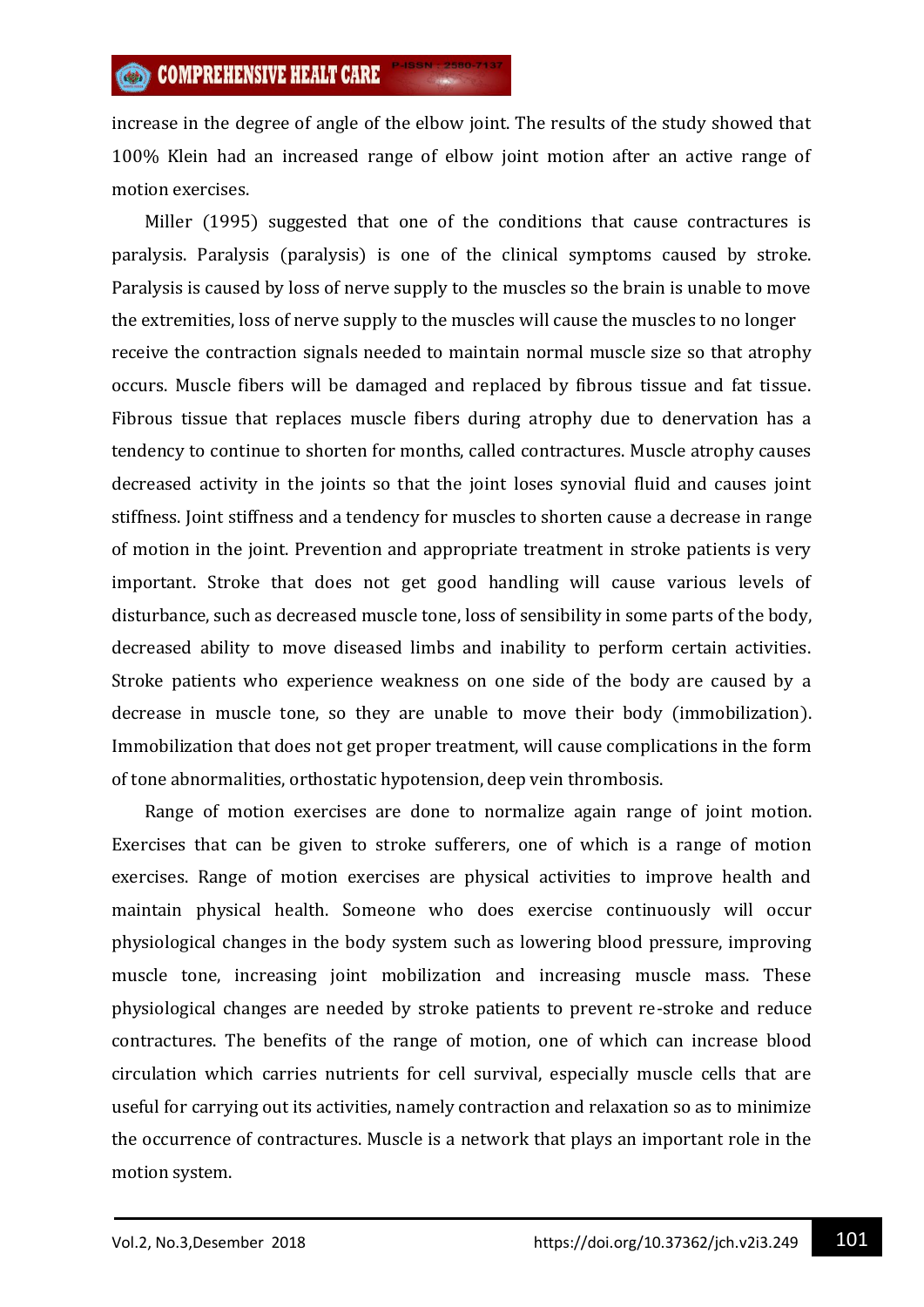# **COMPREHENSIVE HEALT CARE**

According to the researchers' assumptions. ROM exercises are performed with the aim of maintaining or increasing muscle strength, maintaining joint mobility, stimulating blood circulation and preventing deformities. ROM is useful for determining the value of the ability of joints and muscles in doing the movement, assessing bones and joints, muscles, preventing joint stiffness and improving blood circulation. It can be seen that respondents who have total dependency mobility level before doing ROM technique with total dependency mobility level after ROM technique done by 7 respondents (23.3%), and who have partial dependency mobility level before ROM with independent mobility level after ROM implementation. ROM as many as 3 respondents (10%), whereas those with heavy workloads with emotional mental disorders were 7 respondents (20%), Based on table 5.7, the results of the analysis using the Wilcoxon test obtained significance value of  $0.007$  (p <0.05), it can be concluded that "there is the effect of a range of motion (ROM) exercise on the level of stroke patient mobility in the serene and flamboyant hospital H . Andi Sulthan Daeng Radja Bulukumba ". Murtaqib (2017) research results show active ROM can increase changes in joint range of motion. Measurement of the angle of flexion range in the group performed active ROM exercises there was an increase or improvement in the angle of flexion range of 11.4 degrees. Statistical results obtained p-value of  $0.001$  (p <0.05) showed that there was a significant difference in the angle of flexion range before and after the practice of active ROM.

Based on the results of research conducted by Pradana (2016) that can be concluded the range of motion (ROM) action, treatment of bedsore and changing positions every 2 hours has proven effective to prevent muscle stiffness in stroke patients. Quickly and appropriately perform a range of motion or mobilization exercises can prevent complications. Stroke patients who experience weakness on one side of the body are caused by a decrease in muscle tone, so they are unable to move their body (immobilization). Immobilization that does not get proper treatment will cause complications in the form of tone abnormalities, orthostatic hypotension, deep vein thrombosis and contractures (Murtaqib, 2013).

Someone who has movement disorders or interference with muscle strength will have an impact on their daily activities. To prevent complications from other diseases it is necessary to do mobilization exercises. (Purwanti & Purwaningsih, 2013). One form of mobilization that can be given is by doing ROM exercises. Muscle strength in stroke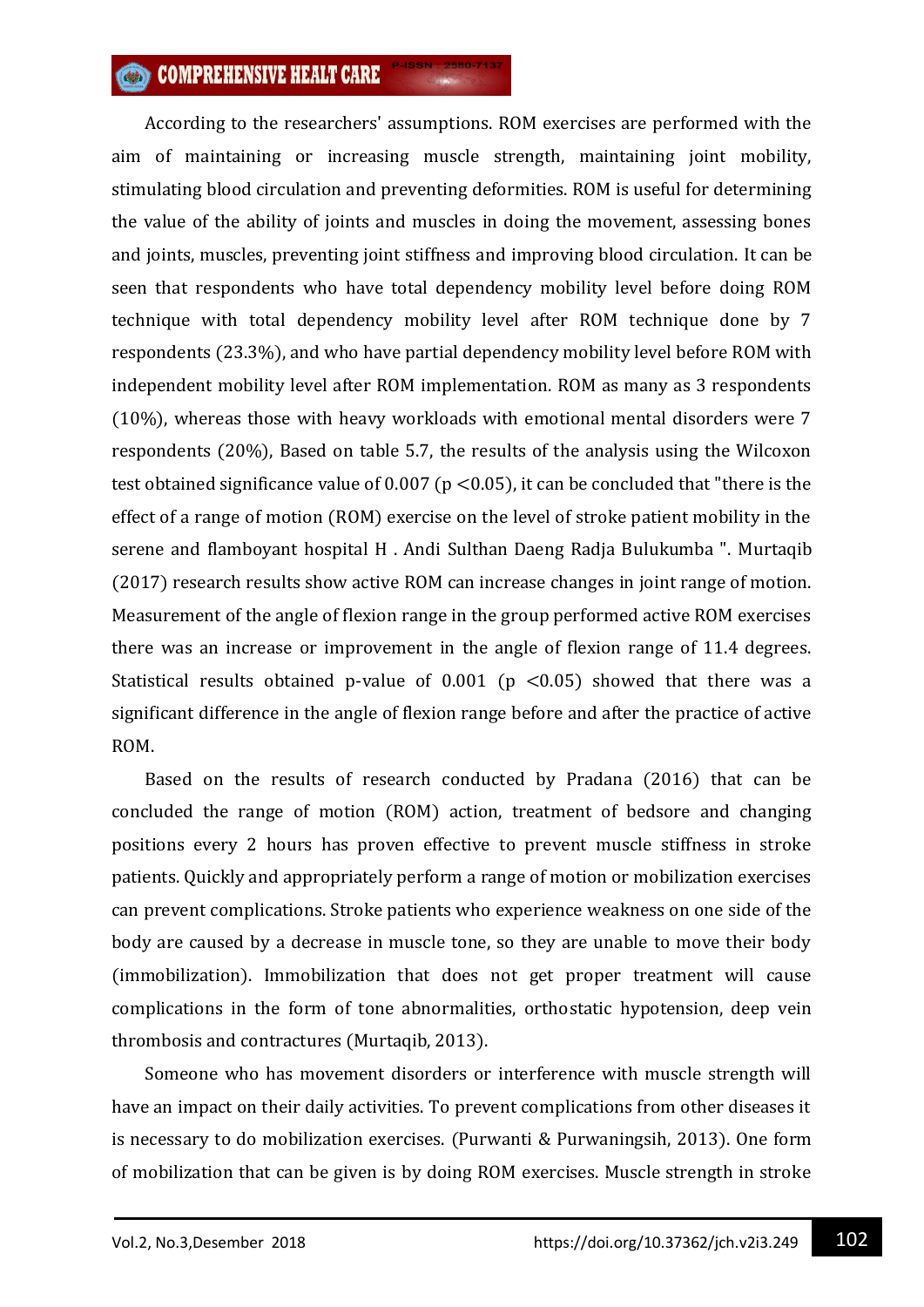patients can be done immediately through ROM exercises after a stroke has passed. The impact of ROM exercises that are not immediately carried out in stroke patients as early as possible is the occurrence of muscle cell atrophy, joint stiffness, decreased muscle contraction, pain during movement and overall will result in the inability to move or activity (Murtaqib, 2013).

Range of motion (ROM) is done four to five times a day every 3 hours or more in cherry blades. Range of motion in the right limb is done by passive ROM because when doing exercises the movement must be assisted by a nurse or family, while for the left limb is done active ROM because the patient can still move his left limb. Range of motion is a joint movement exercise that allows contractions and muscle movements, where the client moves each joint according to normal movements both actively or passively. Both passive and active ROMs have an effect on motor function in upper limb members in post-stroke patients (Chaidir, Ilma, 2014). This passive range of motion is useful for maintaining the flexibility of muscles and joints by moving the muscles of others passively such as nurses lifting and moving the patient's legs, while the active range of motion is useful for exercising flexibility and

muscle and joint strength by actively using their muscles for example when the patient is lying down the patient move his own hands or feet without assistance (Mubarak, Lilis, Joko, 2015).

There are some basic principles in doing ROM exercises. ROM should be repeated about 8 times and done at least 2 times a day, ROM is done slowly and carefully so as not to tire the patient, in planning a ROM exercise program, pay attention to the patient's age, diagnosis, vital signs, and duration of bed rest (Sager, M., Sylvain G., 2014), ROM is often programmed by doctors and done by physiotherapists or nurses, body parts that can be done ROM are neck, fingers, arms, elbows, shoulders, heels, feet, and ankles, ROM can be done on all joints or only on the parts that are suspected of experiencing the disease process, doing ROM must be following the time, for example, after bathing or routine care has been carried out (Anderst, WJ, et al., 2013). According to the researchers' assumptions, the results of the study found that some respondents experienced a slight increase in the range of motion. This research uses active and passive range of motion exercises. Bandy and Bringgle said that a range of motion exercises can be done 1-3 times a day. Range of motion exercises in addition to increasing joint range of motion can also stimulate blood circulation, maintain muscle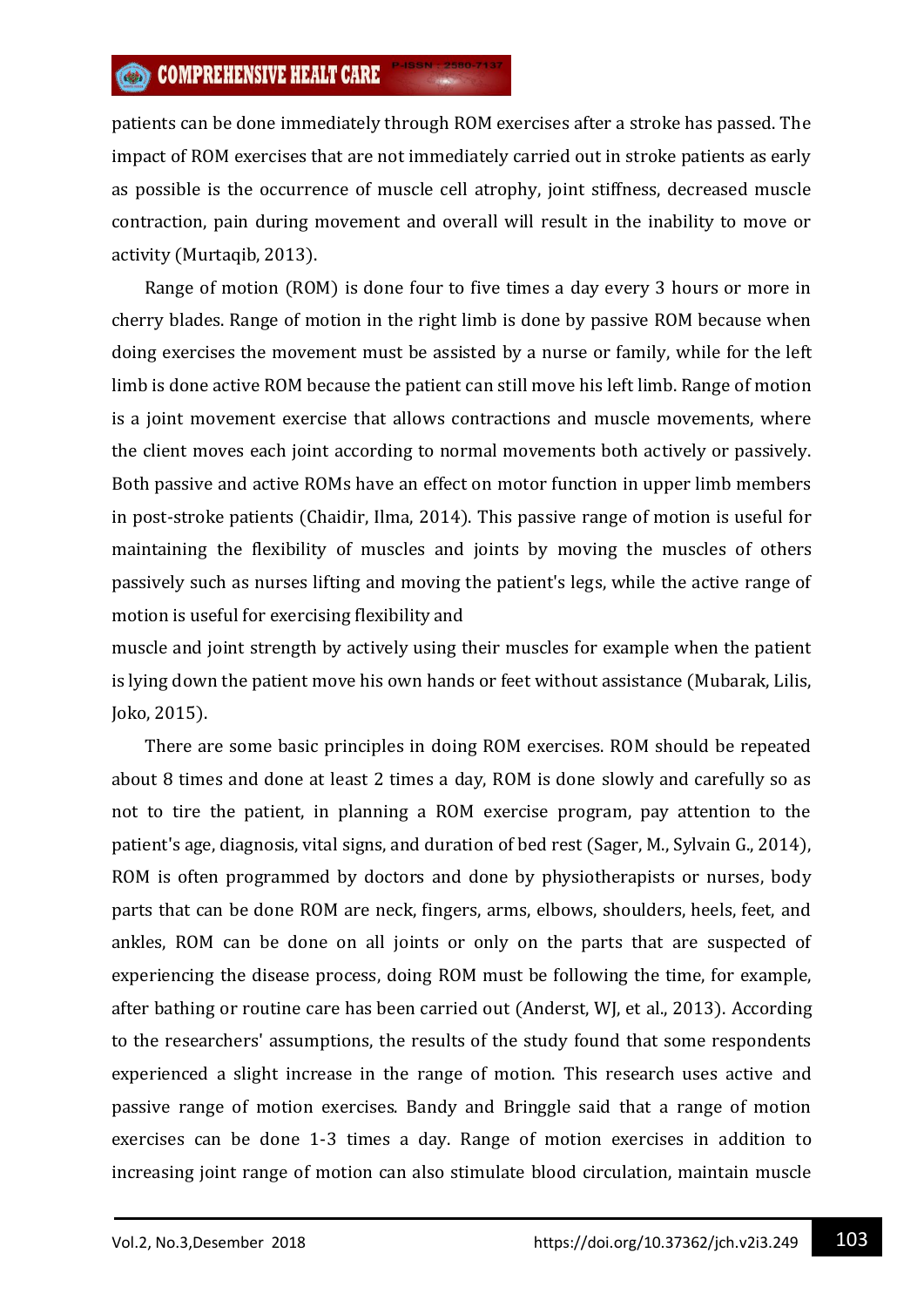elasticity and reduce pain. Range of motion exercises can prevent a decrease in joint flexibility and joint stiffness. Passive range of motion exercises are also useful for maintaining the flexibility of the muscles and joints where the client moves each joint according to the movement. Both passive and active ROM have effects on motor function in upper limb members in post-stroke patients

### CONCLUSIONS

There is an effect of range of motion (ROM) exercise on the level of mobility of stroke patients in the seruni and flamboyant care of H. Andi Sulthan Daeng Radja Bulukumba Hospital. Can add information and input for health workers in order to improve the quality of health services provided and is expected to also provide benefits to the public in terms of information about the importance of range of motion (ROM) training on the level of mobility of stroke patients

### **REFERENCES**

- Arikunto, S. (2010). Prosedur Penelitian Suatu Pendekatan Praktek. Rineka Cipta:Yogyakarta.
- Artati, Yuni. (2013). Hasil Penelitian Pengaruh Mobilisasi Dini Pada Pasien Stroke Infark Terhadap Peningkatan Pemulihan Fungsional.
- Asmadi, (2011). Teknik Prosedural Keperawatan: Konsep dan Aplikasi Kebutuhan Dasar Klien. Jakarta: Salemba Medika
- Aspuah, Siti. (2013). Kumpulan Kuesioner dan Instrument Penelitian Kesehatan. Nuha Medika: Yogyakarta.
- Buku Panduan Penyusunan Karya Ilmiah (SKRIPSI) Program Studi S1 Keparawatan STIKES Panrita Husada Bulukumba 2016
- Dharma, K. (2011). Metodologi penelitian keperawatan, Trans Info Media: Jakarta
- Hernawati, Ika Yussi. (2009). Hasil Skripsi Penatalaksanaan Terapi Latihan Pada Pasien Paska Stroke Hemorage Dextra Stadium Recovery. Universitas Muhammadiyah Surakarta.

Jumraini. 2013. Stroke dan Pencegahannya. Identitas Universitas Hasanuddin. Makassar

Kozier, et.al. (2011). Buku Ajar Fundamental Keperawatan: Konsep, Proses, Dan Praktik. EGC: Jakarta.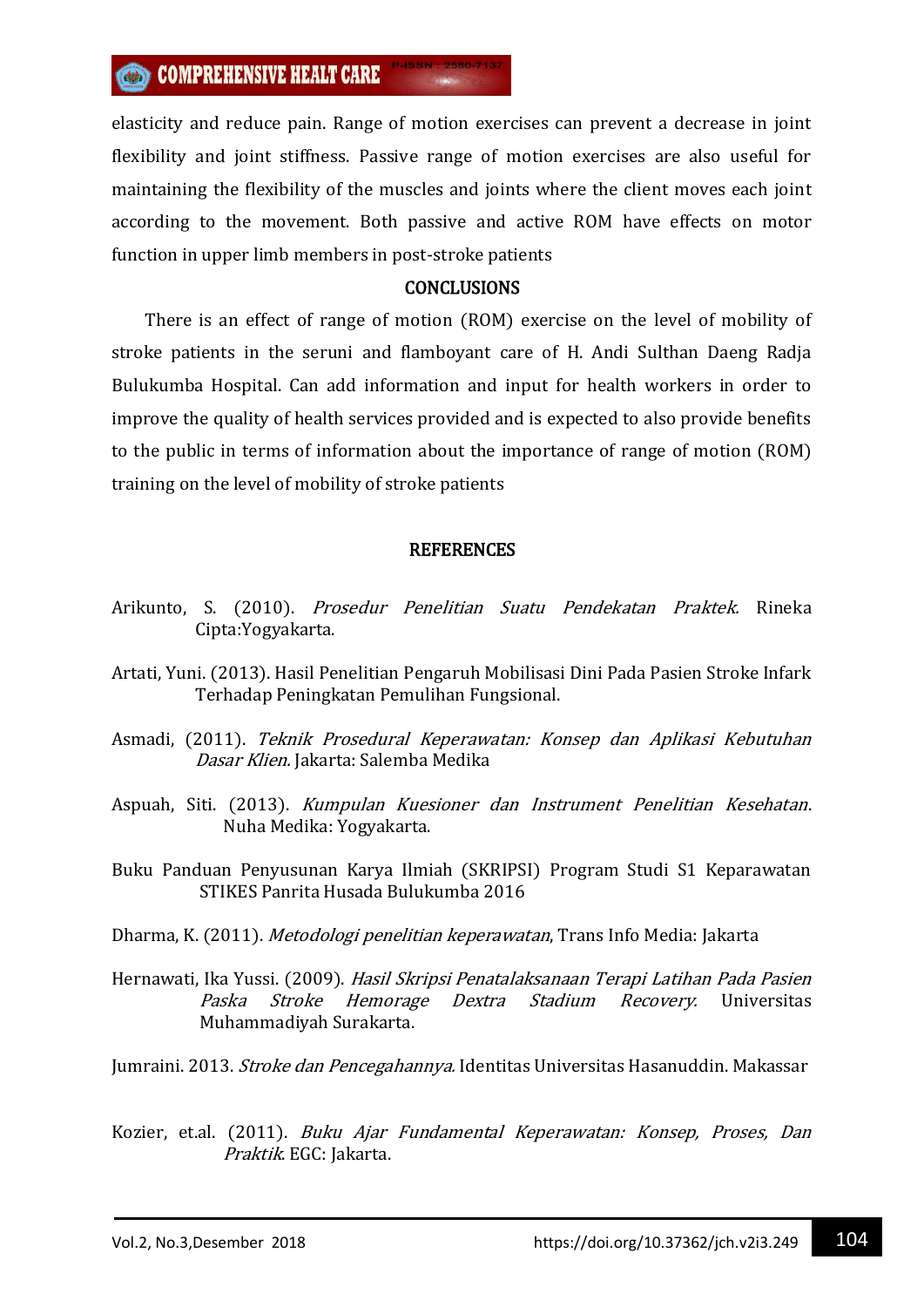Lestari, T. (2015). Kumpulan Teori Untuk Kajian Pustaka Penelitian Kesehatan, Nuha Medika: Sorowajan Baru, Yogyakarta

Lingga, Lani. 2013. All About Stroke. Kelompok Gramedia. Jakarta

- Mahardika, Pradana. (2016). Hasil Penelitian Upaya Peningkatan Mobilitas Fisik Pada Pasien Stroke Nonhemoragik Di Rsud Dr. Soehadi Prijonegoro: Fakultas Ilmu Kesehatan Universitas Muhammadiyah Surakarta.
- Maulana, Nova. 2014. Sosiologi & Antropologi Kesehatan. Nuha Medika. Yogyakarta
- Murtaqib. (2013). Hasil Penelitian Pengaruh Latihan Range Of Motion (Rom) Aktif Terhadap Perubahan Rentang Gerak Sendi Pada Penderita Stroke Di Kecamatan Tanggul Kabupaten Jember: Jurnal Ikesma Volume 9 Nomor 2 September
- Nursalam, (2011). Metodologi Penelitian Ilmu Keerawatan Pendekatan Praktis. Salemba Medika: Jakarta
- Notoatmodjo, S. (2010). Metodologi penelitian kesehatan, Rineka Cipta: Jakarta
- Pradana Mahardika Dodya. (2016). Hasil Skripsi Upaya Peningkatan Mobilitas Fisik Pada Pasien Stroke Nonhemoragik Di Rsud Dr. Soehadi Prijonegoro. Universitas Muhammadiyah Surakarta
- Prastya, Andy. (2013). Hasil Penelitian Pengaruh Mobilisasi Miring Kanan Miring Kiri Terhadap Pencegahan Konstipasi Pada Pasien Stroke Infark Dengan Tirah Baring Lama Di Ruang Icu Rsud Prof. Dr. Soekandar Mojokerto. Sekolah Tinggi Ilmu Kesehatan Majapahit Mojokerto.
- Potter & Perry. (2012). Buku ajar fundamental keperawatan: konsep, proses, dan praktik. Ed-4. Jakarta: EGC.
- Pudiastuti, Ratna Dewi. 2011. Penyakit Pemicu Stroke. Nuha Medika. Yogyakarta
- Purwanti Ririn & Purwaningsih Wahyu. (2013). Hasil Penelitian Pengaruh Latihan Range Of Motion (Rom) Aktif Terhadap Kekuatan Otot Pada Pasien Post Operasi Fraktur Humerus Di Rsud Dr. Moewardi. Gaster Vol. 10 No. 2 Agustus.
- Rahayu, Ika Nur. (2015). Hasil Penelitian Pengaruh Pemberian Latihan Range Of Motion (Rom) Terhadap Kemampuan Motorik Pada Pasien Post Stroke Di Rsud Gambiran: Jurnal Keperawatan, Volume 6, Nomor 2 Juli 2015: 102 – 107
- Rustianawati Yuni, Et.Al., (2013). Hasil Penelitian Efektivitas Ambulasi Dini Terhadap Penurunan Intensitas Nyeri Pada Pasien Post Operasi Laparatomi Di Rsud Kudus: Jikk Vol. 4, No 2, Juli : 1-8 5